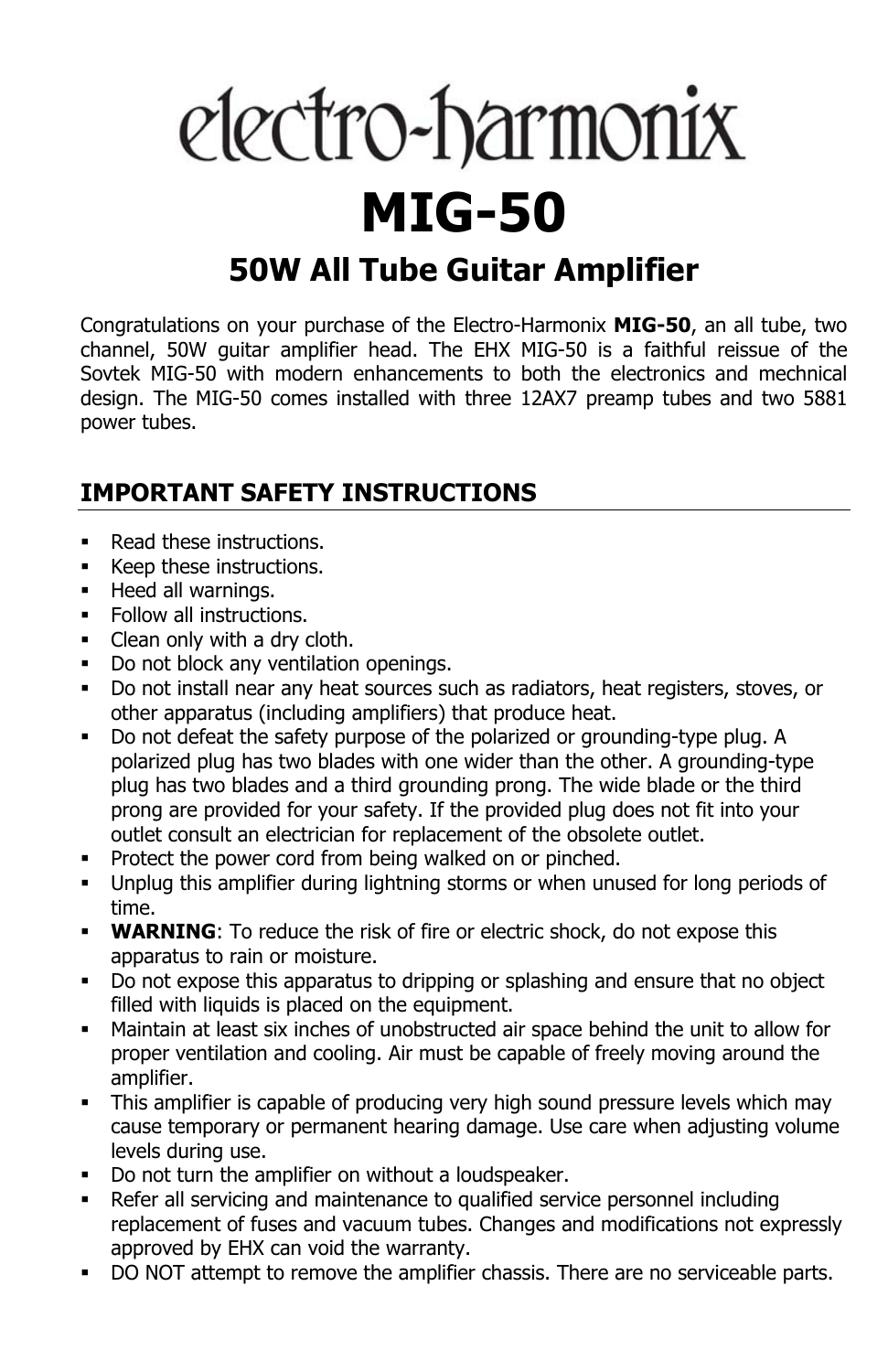- DO NOT use this apparatus near water.
- Servicing is required when the apparatus has been damaged in any way, such as power-supply cord or plug is damaged, liquid has been spilled or objects have fallen into the apparatus, the apparatus has been exposed to rain or moisture, does not operate normally, or has been dropped.
- The ventilation should not be impeded by covering the ventilation openings with items, such as newspapers, tablecloths, curtains, etc.
- No naked flame sources, such as lighted candles, should be placed on the apparatus.
- Apparatus is not for use in tropical climates.
- Only use attachments/accessories specified by the manufacturer.
- The appliance coupler shall remain readily operable.



The lightning flash with arrowhead symbol within an equilateral triangle, is intended to alert the user to the presence of uninsulated "dangerous voltage" within the product's enclosure that may be of sufficient magnitude to constitute a risk of electric shock to persons.

The exclamation point within an equilateral triangle is intended to alert the user to the presence of important operation and maintenance (servicing) instructions in the literature accompanying the product.

### **GETTING STARTED**

#### **BEFORE PLUGGING POWER INTO YOUR MIG-50 AMP MAKE SURE:**

- 1. Both the POWER and STANDBY toggle switches are off, set to their DOWN position.
- 2. The AC voltage marked on the rear panel matches the wall voltage for your region or the AC voltage powering your amp.
- 3. The LOUDSPEAKERS output on the rear panel should be connected via a properly rated speaker cable to a speaker cabinet with the correct impedance (a 16Ω cabinet to the 16Ω jack or an 8Ω cabinet to the 8Ω jack, etc.). **WARNING:** Only connect one speaker output at a time! Running the amp into a speaker cabinet with mismatched impedances or with no cabinet at all could severely damage the MIG-50 and void your warranty. Be sure to select a cabinet that can handle the full rated **50WRMS** power rating for your amp.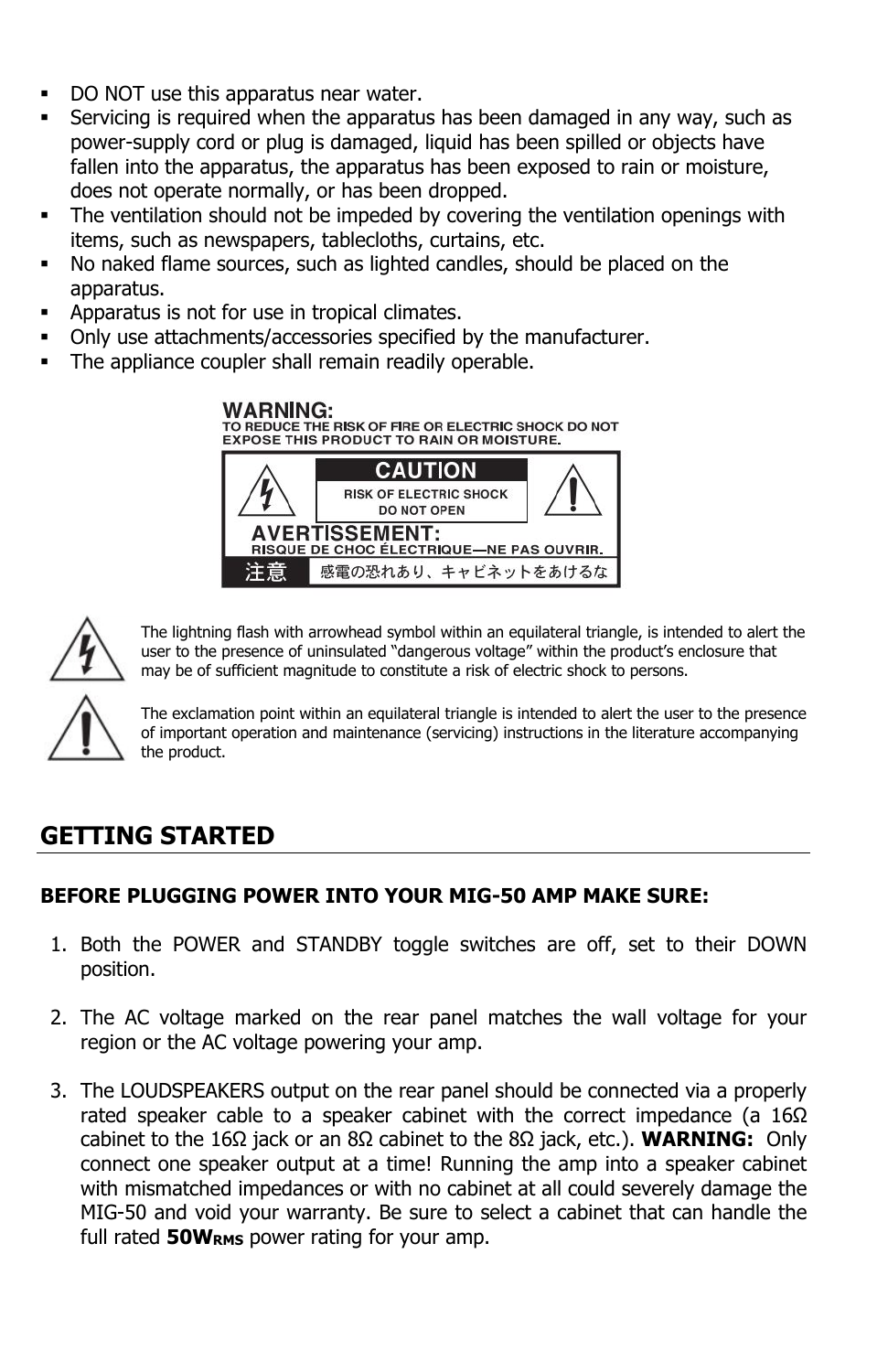#### **HOW TO POWER YOUR MIG-50 AMP:**

- 1. Flip the STANDBY switch to the ON position first.
- 2. Flip the POWER switch to the ON position. The lamp should light.
- 3. As soon as the tubes warm up, you are ready to ROCK & ROLL!

**NOTE:** Contrary to popular wisdom, the STANDBY switch can actually do more harm than good in some cases, such as is the case in the MIG-50. To increase the reliability and longevity of your MIG-50, flip the STANDBY switch on FIRST.

#### **FRONT PANEL**

**INPUT I Jack** – This ¼" jack is the audio input for the normal channel. The input impedance is 1MΩ.

**INPUT II Jack** – This ¼" jack is the audio input for the bright channel. The input impedance is 1MΩ.

**VOL I Knob** – Controls the overall loudness of channel I, the normal channel.

**VOL II Knob** – Controls the overall loudness of channel II, the bright channel.

**TONE Knobs** – TREBLE, MIDDLE, BASS and PRESENCE controls are used to alter the amplifier's frequency response. Adjust to taste and experiment with different settings.

**Lamp** – Lights when the POWER switch is on. Replacement part: Dial Lamp #47, T-3-¼, 6.3V, 0.15A, bayonet base

#### **REAR PANEL**

**AC INLET** – Plug the standard IEC power cable into this jack.

**FUSE (MAINS)** – Within the AC inlet jack is the fuse holder. To access the fuse, use a small flathead screwdriver to carefully slide the fuse holder out.

100VAC (Japan) ....................... 3A / 250V slow-blow 5x20mm fuse 117VAC (US/Canada) ............... 3A / 250V slow-blow 5x20mm fuse 230VAC (EU/Australia) ............. 1.6A / 250V slow-blow 5x20mm fuse

**WARNING:** The AC voltage rating is marked on the amplifier's chassis. Failure to use the appropriate fuse could damage the amplifier.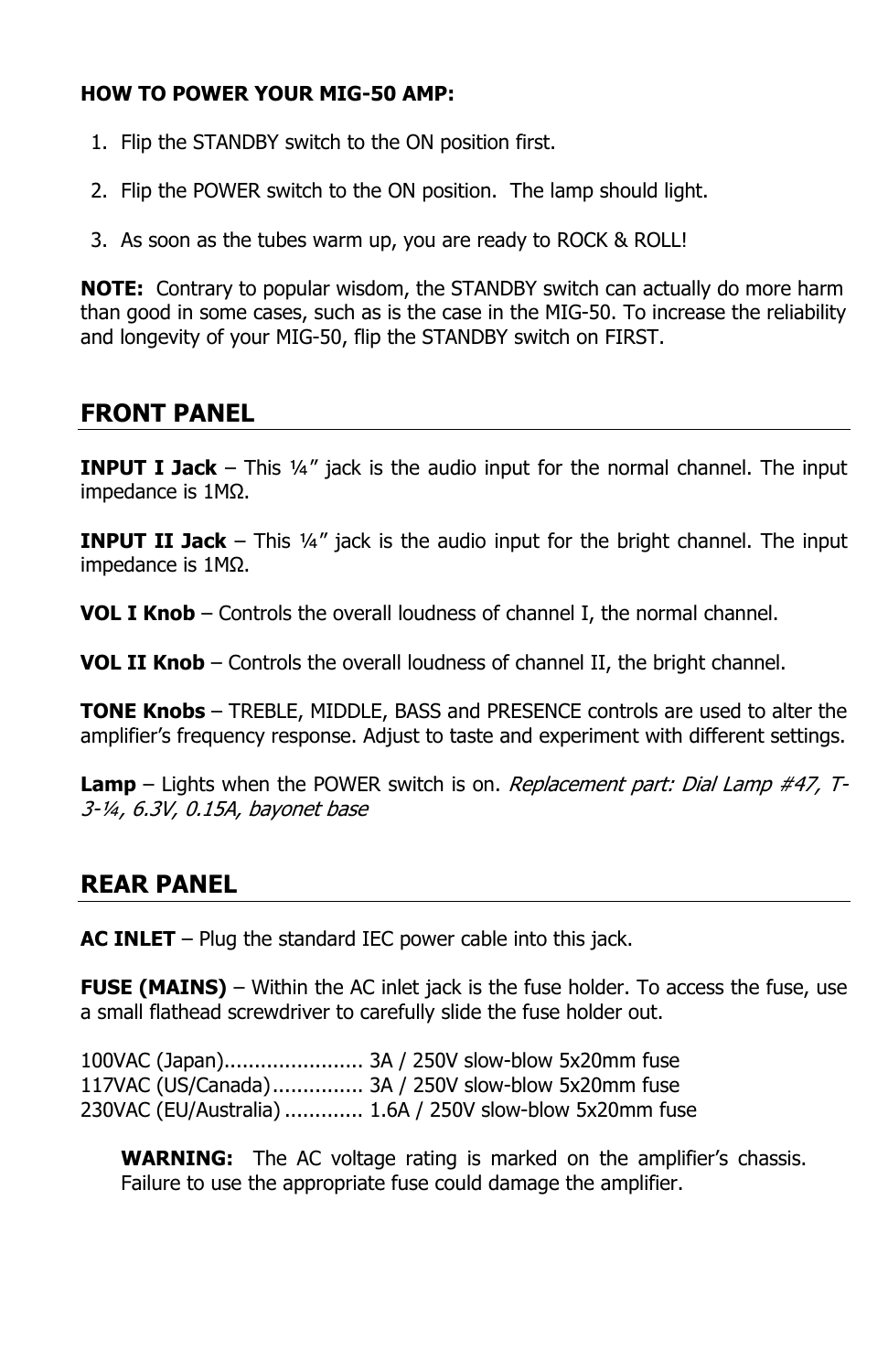**FUSE (VALVE)** – This 1A fast-blow 5x20mm fuse's purpose is to protect the audio circuitry in case of overload. To access the fuse, use a small flathead screwdriver to turn the fuse holder 180°. Hold your free hand out to catch the fuse in case it falls.

**LOUDSPEAKERS –** These output jacks are for 4Ω, 8Ω, or 16Ω loudspeaker connections only.

**WARNING:** Only connect one loudspeaker output at a time. A loudspeaker must always be connected while the amp is powered up and there is signal present at the input. Failure to do so may damage your amp and void the warranty.

**BIAS ADJUST** – This trim pot allows you to bias your power tubes without needing to expose yourself to the dangerously high voltages contained within the amp or take your amp to a technician just to replace some tubes. See HOW TO ADJUST POWER TUBE BIAS section below for more instructions on using this control.

**FUSE (BIAS)** – This 800mA fast-blow 5x20mm fuse should blow if a power tube fails. To access the fuse, use a small flathead screwdriver to turn the fuse holder 180°. Hold your free hand out to catch the fuse in case it falls.

#### **HOW TO ADJUST POWER TUBE BIAS**

In order to adjust the bias of your tubes, you will first need a digital multimeter capable of reading DC millivolts and a small flathead screwdriver. If you are uncomfortable with using these types of tools or do not understand what power tube bias is, please refer to a professional technician. We also encourage you to research the subject yourself as there are plenty of resources written online and books published by the likes of Randall Aiken, Rob Robinette, and Merlin Blencowe, to name only a few.

**WARNINGS:** 1) Power tubes get very **HOT!** Allow the tubes to cool for at least 5-10 minutes before trying to remove them. 2) **Only use 6L6/5881 style tubes.** Do not use EL34 style tubes or you will damage your tubes and the amp and void your warranty.

After installing your new 6L6/5881 style tubes…

- 1. Make sure there is nothing plugged into either input on the amp. Turn all of the controls down to their minimum positions (zero). Turn the amp on by flipping the POWER switch to its ON position. Wait 30 seconds and flip the STANDBY switch to its ON position.
- 2. Set your multimeter to read DC millivolts. Insert the black test probe into the negative test point marked **(-)**. Insert the red test probe into the positive test point marked **(+)**.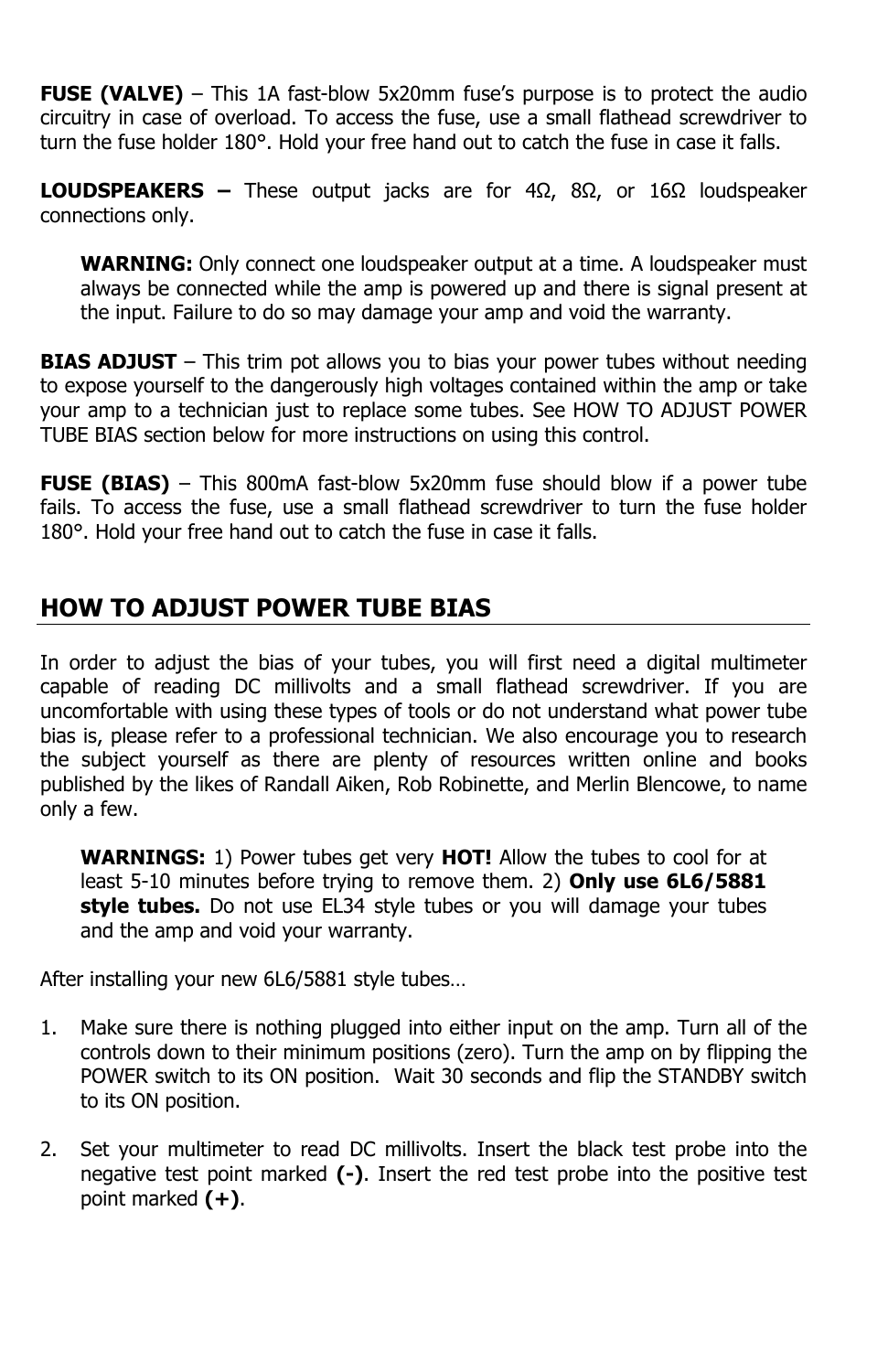- 3. Use your flathead screwdriver to turn the ADJUST trim pot while viewing the reading on your multimeter. For 6L6/5881 style tubes, set the adjustment **between 58-64mV**. From the factory the power tubes were biased to around the middle setting of 62mV. **WARNING:** Setting the bias higher than 70mV may destroy your tubes and your amp and will void your warranty.
- 4. Allow the amp to warm up for at least 5-10 minutes and readjust the bias to the desired setting.
- 5. Plug an instrument in and play through the MIG-50. Adjust the bias to taste, if necessary.